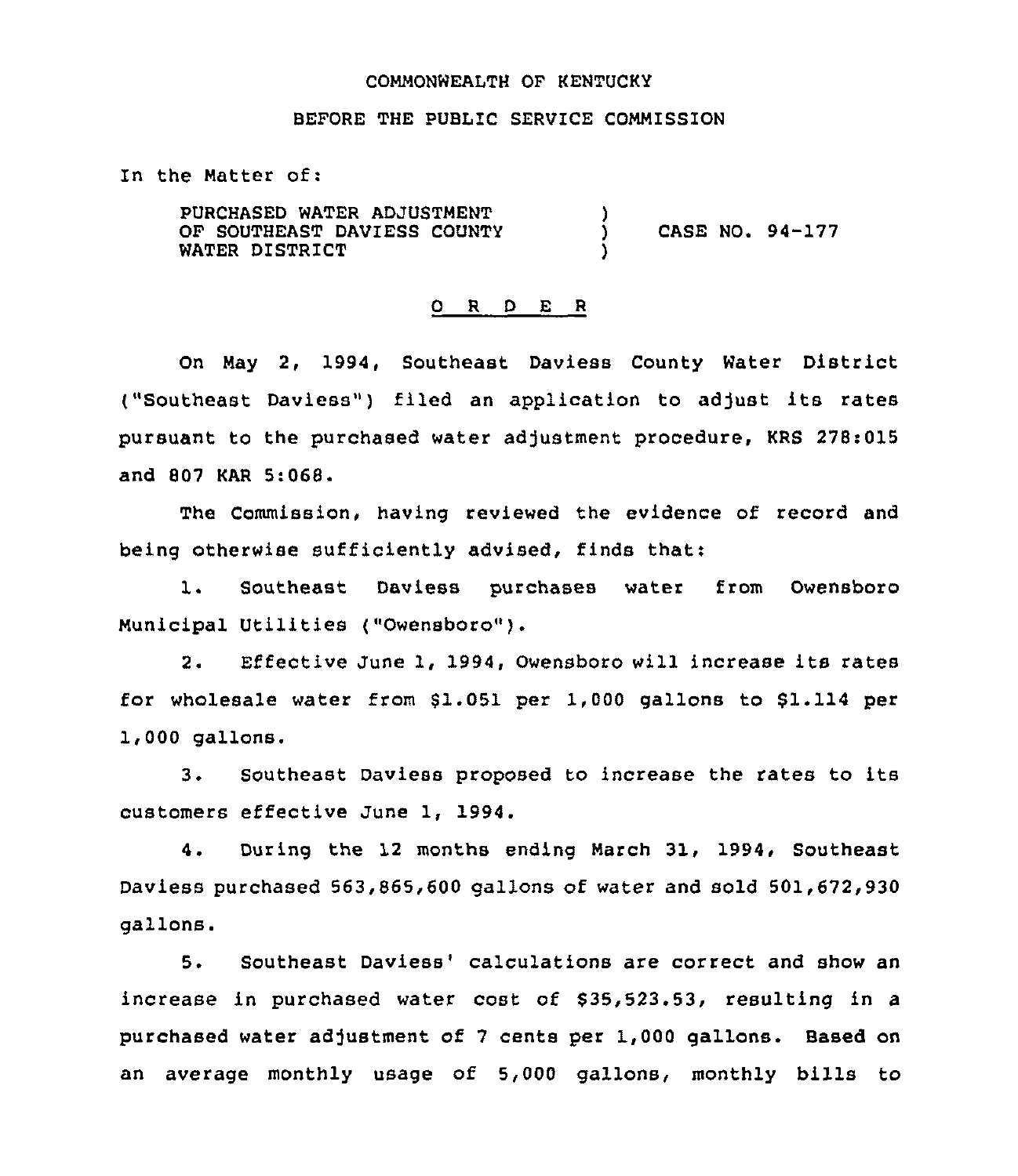Southeast Daviess' customers will increase 35 cents from \$12.17 to \$12.52, an increase of 3 percent.

6. The purchased water adjustment of 7 cents per 1,000 gallons and the rates in Appendix A are fair, just, and reasonable and should be approved.

7. Southeast Daviess has proposed to increase the rates to customers that are classified as non-users. Insofar as these customers do not use any water, the proposed increase to non-users should be denied.

IT IS THEREFORE ORDERED that:

1. The proposed rate increase to non-users is hereby denied.

2. The purchased water adjustment of 7 cents per 1,000 gallons and the rates in Appendix A, attached hereto and incorporated herein, are approved for services rendered on and after June 1, 1994.

3. Within 30 days of the date of this Order, Southeast Daviess shall file its revised tariff setting out the rates approved herein.

4. Within 30 days of the date of this Order, Southeast Daviess shall file verification that the notice to its customers has been given.

 $-2-$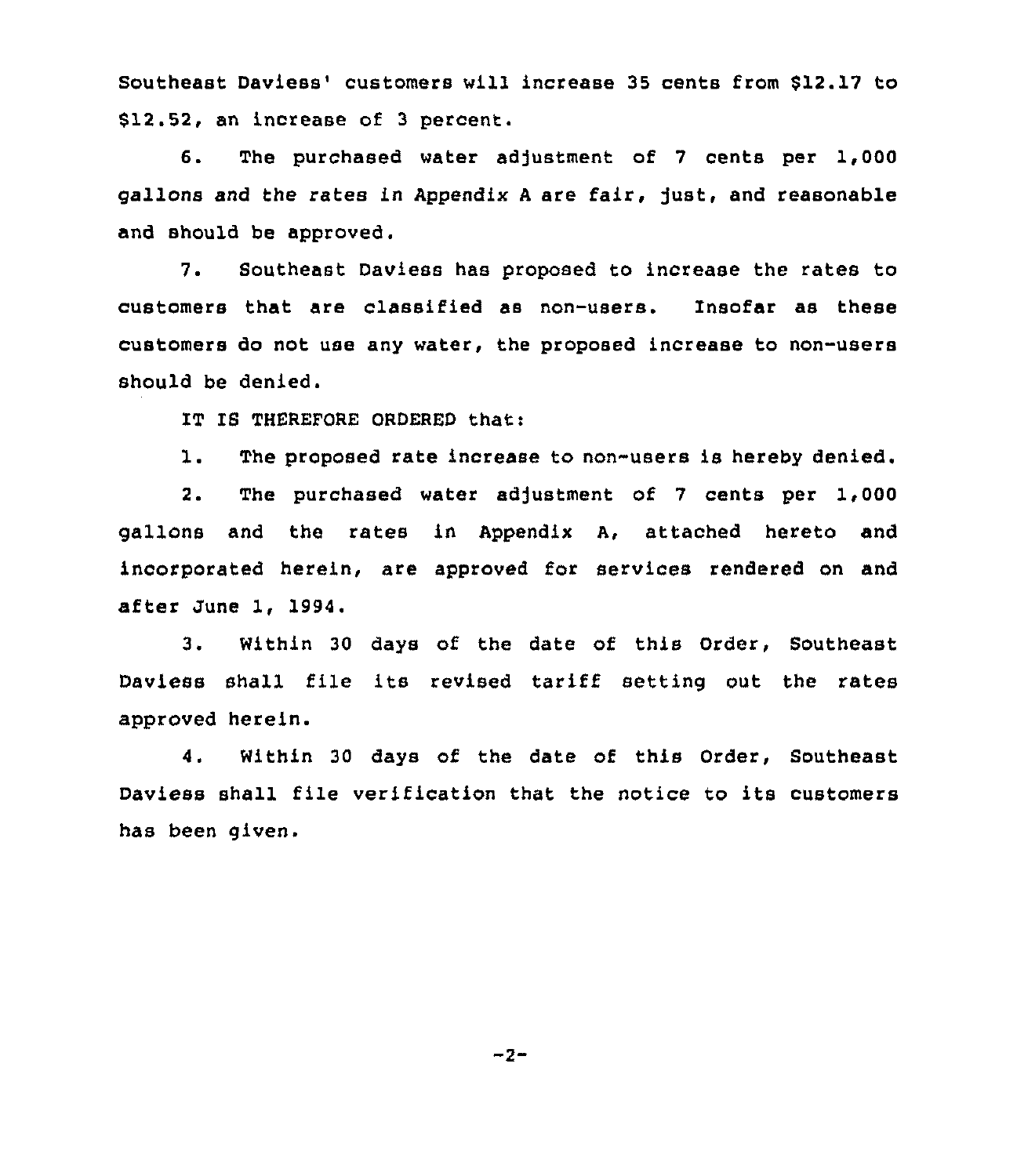24th day of May, 1994.

PUBLIC SERVICE COMMISSION

uk Chairman

11-provence  $\overline{\mathrm{Com}}$ oner

ATTEST:

Executive Director